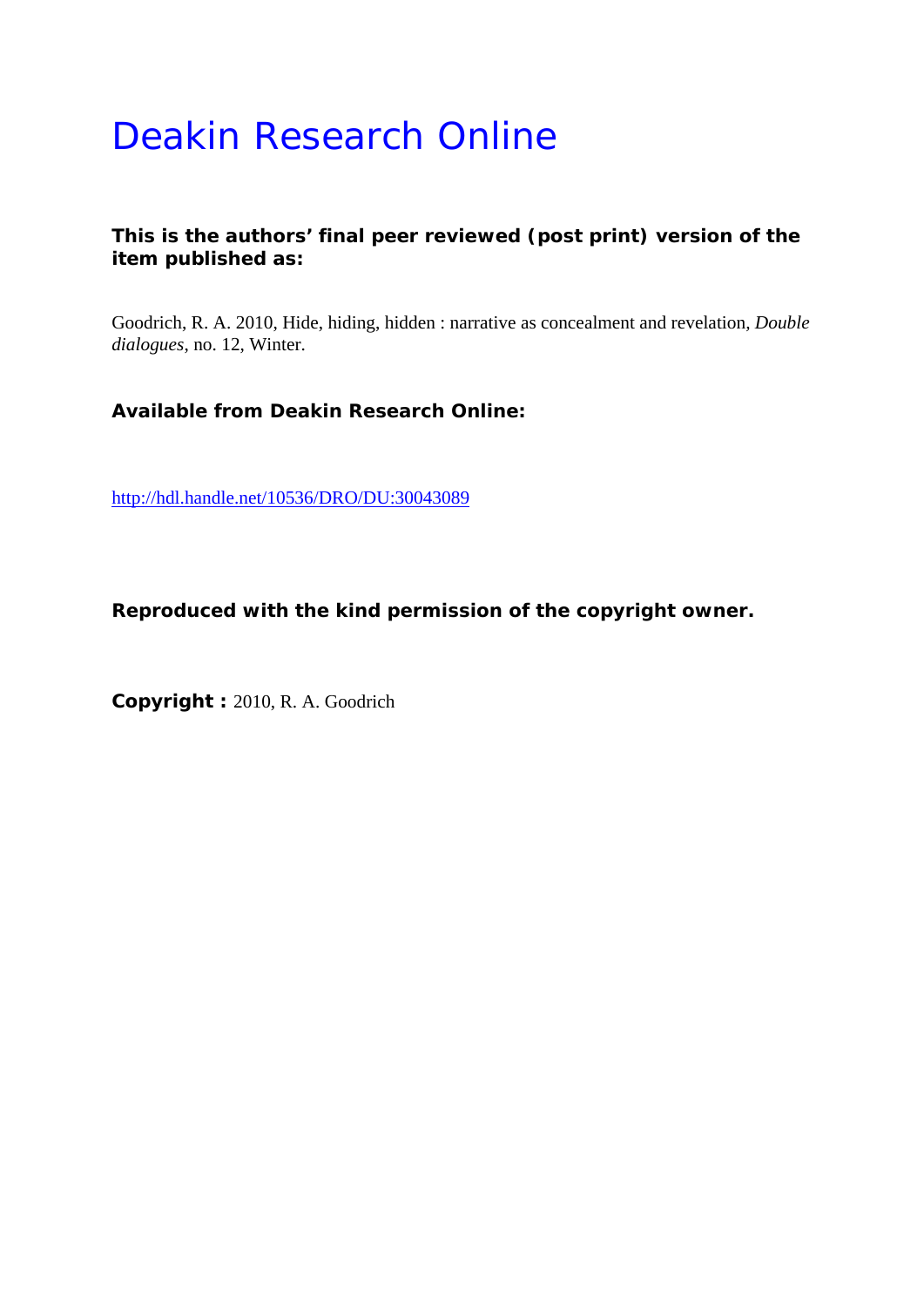## Hide, Hiding, Hidden: Narrative as Concealment and Revelation

## R.A. Goodrich – Deakin University

What we hide and what is hidden from us is concealed, secreted from view. Like the hide of an animal, it both masks and protects our interior from the intrusion of all that is exterior to it. To hide oneself or an object or even to hide thoughts or feelings; to be hidden from apprehension (in both its meanings); and to be hiding or in hiding —all alternate between a state of affairs and a process. "Hidden stories" conjure all these senses, be they stories about the hidden or stories that are hidden or what is hidden in the act of story-telling. Before engaging in the "hidden stories" explored by the contributors to this Issue of Double Dialogues, we shall explore what is hidden in the act of story-telling, or, more formally expressed, the concealed and the revealed dimensions of narrative viewed in experiential terms.

#### I

Let us begin with a commonplace of experience. Both the act of writing and the act of reading, whether framed in experiential terms more broadly or in cognitive terms more narrowly, are deeply entwined in the process of revealing that which seems to have been concealed previously. The revelatory powers, if not the purpose, attributed to the arts have been variously connected to debates over the relationship between the arts and truth, the arts and morality, the arts and reality, even the arts and spirituality. In what follows, however, let us keep our focus upon those acts of writing and reading out of which our conscious encounters with narrative emerge.

When reflecting upon a series of his stories written between 1974 and 1978, John Berger found that, although writing for him had "no territory of its own," the very act of writing was "nothing except the act of approaching the experience written about" (1979: 6). Similarly, "the act of reading the written text" for him was "a comparable act of approach" (1979:6). But how do we approach experience? Berger responds as follows:

experience folds in upon itself, refers backwards and forwards to itself through the referents of hope and fear; and, by the use of metaphor...it is continually comparing like with unlike, what is small with what is large, what is near with what is distant. And so the act of approaching a given moment of experience involves both scrutiny (closeness) and the capacity to connect (distance). The movement of writing resembles that of a shuttle on a loom: repeatedly it approaches and withdraws, closes in and takes its distance. Unlike a shuttle, however, it is not fixed to a static frame (1979: 6).

Berger's foray stops short of exploring the nature of story-telling as distinct from that of the story-teller and village gossip. Perhaps instinctively he realises how far removed we remain from being able to articulate with any certainty the necessary and sufficient criteria of narrative, of what all narratives and only narratives have in common. Consider, for instance, the seven year-old Alyssa here. She may well have the capacity to recognise and talk about water without any knowledge whatsoever of its defining molecular structure. Conversely, Alyssa may well understand that people are considered bald even if they partly lack hair upon their scalps and yet not know, in the particular case of her wigless nonna, whether or not she is bald. So it is in the case of narrative. And even if we could define narrative, that still may tell us nothing about its significance for us, let alone about why we are so captive to what narratives reveal and conceal.

Of course, it may be counter-argued that the notion of narrative is an open-ended one for no other reason than new examples are continually being added to the store of narratives. Therefore, what act of writing qualifies as a narrative is more appropriately construed in terms of what Ludwig Wittgenstein (1945) dubbed "family resemblances" in which "we see a complicated network of similarities overlapping and criss-crossing" (§66); indeed, we "extend our concept" (of narrative in this case)

as in spinning a thread we twist fibre on fibre. And the strength of the thread resides not in the fact that some one fibre runs through its whole length, but in the overlapping of many fibres (§67).

Yet, as the young Alyssa is introduced to new examples of foods, then the category of her meals keeps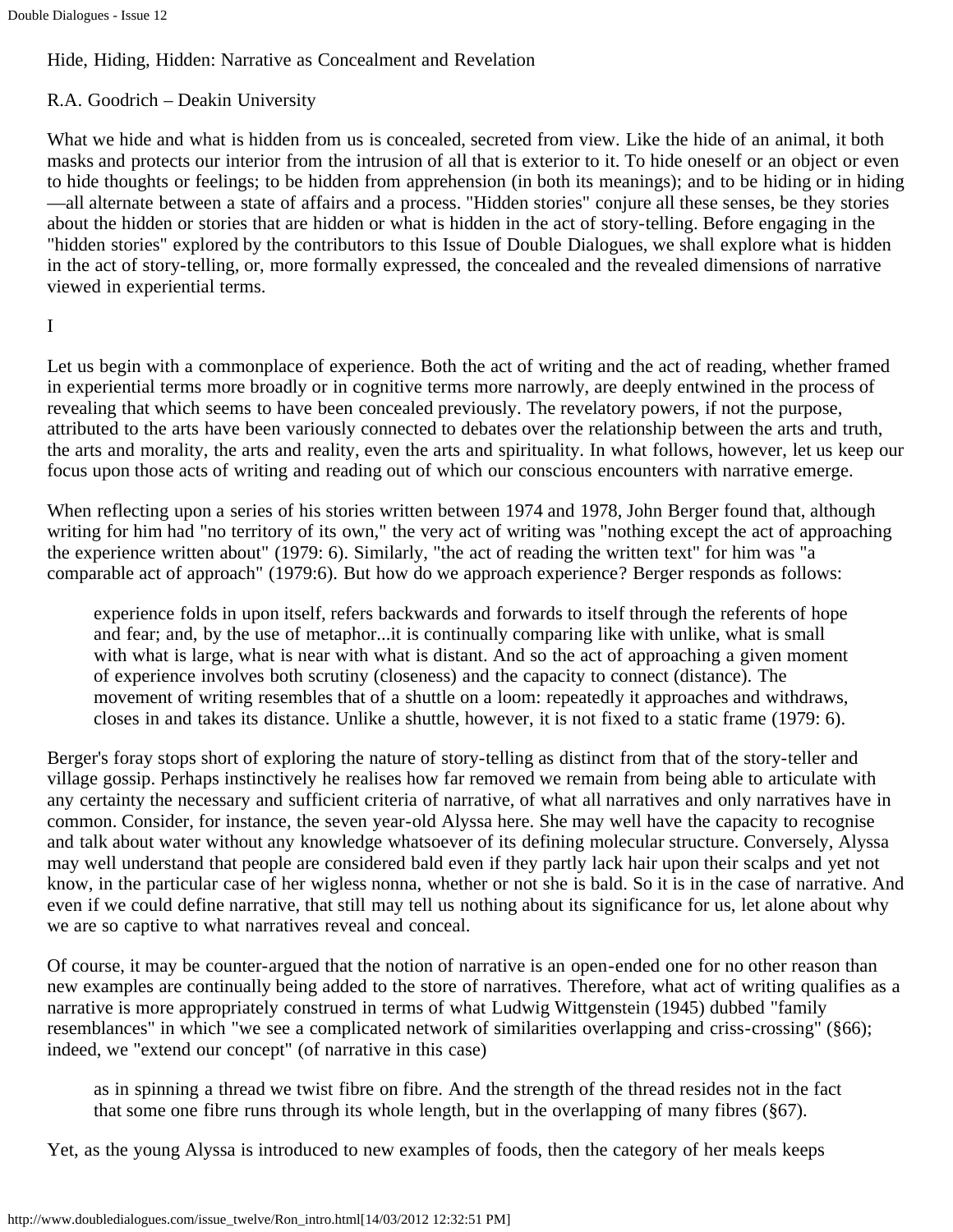expanding. However, we would be mistaken to think that the defining characteristics of what comprises a meal have changed as distinct from the instances falling within the category of meals. Nor, to return to the analogy of fibre, whilst it may be true that we cannot locate any one characteristic or property common to all narratives, need it follow that narrative cannot be defined?

Perhaps defining features are not immediately observable within narratives themselves, something those such as Jerome Bruner (1991) and David Herman (2009), who have proposed a multiplicity of key textual characteristics, have nonetheless found. Perhaps they are hidden because the features in question have less to do with narrative objects and more to do with narrative activities. And those activities, in turn, can be equally related to those doing the narrating and those responding to it. From this perspective of activities, narratives can be defined by their relational properties, explicable in terms of either the functions or purposes they serve or the procedures or practices by which they gain communal recognition. Amongst the purposes narrative serves in the visual, performing, and literary arts is the ordering of experience both temporally and evaluatively. It may well be that narratives, when embedded within, say, educational, legal, or religious institutions, serve didactic, social, or ritual purposes independently of their artistic merit or intentions. Nevertheless, narratives so contextualised appear to replicate narratives in the artistic realm. They represent, express, or re-enact experience and they are experientially received by viewers, listeners, and readers. Even the most blatantly fictionalised of narrated experiences is experienced by its recipients albeit in a mediated, if not an hypothetical or second-order, manner. Seven year-old Alyssa may herself have never encountered an aardvark grieving for its young, let alone any other creature or person in that situation. Yet that need not preclude her, prompted through conversations with her nonna, from imaginatively re-experiencing the grief related. Moreover, to pursue this example, there is always the possibility that, at least initially, the narrative may have implicitly failed to fulfil its subsequently understood function for Alyssa in the role of reader. Historically speaking, that fate potentially awaits all narratives as readerships wax and wane.

Nothing we have said so far should suggest that narrative and experience should be equated; rather, we have been exploring something of the complex relationship between them in terms of activities that authors and audiences engage. But before explicating more fully our passing comment about the ordering of experience in temporal and evaluative ways—perhaps at the kernel of what might be ultimately understood to be hidden in and by stories—let us pursue the appeal to narrative activities, for these, too, can be unexpectedly concealed.

Consider our seven year-old Alyssa once more. What must she do for us to describe her as, say, reading a narrative? Whilst her personality, gender, ethnicity, class, and age might prove interesting sociologically, such factors do not illuminate her actual role here. Whilst gauging her psychological state—what is she thinking? what is she feeling?—before, during, and after the narrative act might satisfy our curiosity, it again does not analyse her actual role. So, would observing her flicking pages one after the other or dragging her cursor down an electronic screen be an act of reading a narrative? Or would we be more assured if she were sub-vocalising, mouthing various words or phrases as her eyes scanned across the page or screen? If she happened to be looking at a reproduction of stone fissures indistinguishable from utterances inscribed in a cursive script, is she reading? What makes such questions peculiar is that we have slipped into assuming that brute actions are one and the same as participating in an activity, in a practice, in which various actions comprise components of following a set of constitutive rules. In other words, these and other specifiable actions are, as John Rawls (1955: 25) and John Searle (1969: 51-52) amongst others have long argued, what "count as" reading in particular contexts because, as the former expresses it,

In the case of actions specified by practices it is logically impossible to perform them outside the stage setting provided by those practices, for unless there is the practice, and unless the requisite proprieties are fulfilled, whatever one does, whatever movements one makes, will fail to count as a form of action which the practice specifies (1955: 25).

If the activity of reading narratives can be legitimately cast in terms of a practice, then that clarifies why it is that Alyssa learnt to read, not by the inculcation of a set of rules, but by her continuing engagement with the practice. There were no rules for reading, to adopt the stance first promulgated by James Ross (1974), other than those that may have been relevant for developing subsets of linguistic skills—the morpho-phonological and the syntactic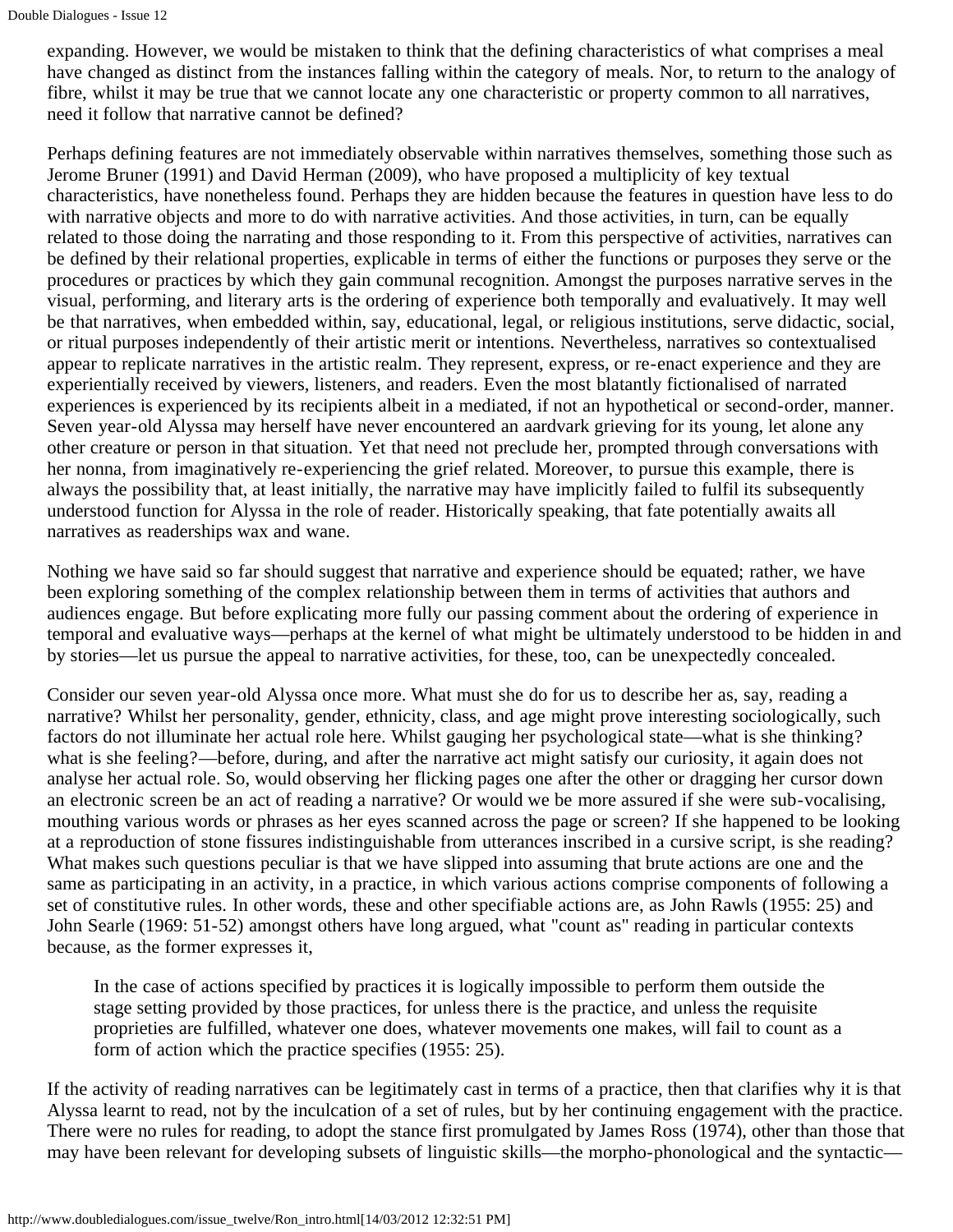by which she could negotiate between oral and written media. Indeed, there were no rules for narrative other than those that may have been relevant for developing the meta-language—plot and characters, conflicts and situations, climax and resolution—by which she could begin to analyse individual narratives as objects.

Let us end this brief enquiry into the relationship between narrative and experience by returning to their temporal and evaluative facets. If William Labov has been instrumental in drawing our attention to the way temporality is manifested not only in the origin of verbal narratives but also in the very clausal sequences of their utterances, he has also identified the primacy of their evaluative nature that rationalises the telling of the tale in the first place. As Labov succinctly states, there is "a more basic consideration" than, for instance, arguing whether narrative utterances portray experiences truthfully or not or in causal sequence or not (2006: 37). The principal issue is that "a narrative is about something" which in practice entails "that it is judged to be reportable" (2006: 37-38). Narrative activities, in other words, must also have a point or significance that goes beyond merely reporting a state of affairs ("Nonna is nervous") or the location of an agent or entity ("Nonna is home"). When previously mentioning Alyssa's initial difficulty with the story of the grieving aardvark, we cast this in terms of her inability at first to anchor it to her experience. Its point or significance remained hidden until her nonna intervened. Perhaps, it is not accidental that Alyssa, on reaching the point at which we read narratives so often concealed in solitude and silence, has entered the practice of reading their significance revealed through solidarity and conversation.

#### II

Collectively, the many contributors to "Hidden Stories: Interior Worlds" range across visual, performing, and literary arts and artists. However, the second part of this paper wishes to avoid becoming a patchwork of précis. Instead, its purpose is to present the kinds of questions raised by contributors and, at the same time, depict something of the challenging conceptual terrain in which their notions of hidden stories nestle. Starting with the visual arts, whereas Deborah Walker asks what is it that Giorgio de Chirico wanted to hide about the sources of his early Turin streetscapes, Rob Haysom and Les Morgan question why the Antipodean and British modernist painters, Arnold Shore and David Bomberg respectively, remained hidden from critical acclaim. Here, we are confronted by a contrast between a psychological and a sociological approach respectively. It is a contrast that assigns agency to artist and audience respectively whilst simultaneously construing the process of hiding as an intentional act: both a deliberate act and an act directed at some goal or object. On the one hand, Walker queries why an artist would want to hide the actual perceptual sources and experience occasioning his or her work and what that might imply about the creative process. More specifically, she asks whether the fragmented, imaginative depiction of Turin—towers, statues, arcades—can be seen as de Chirico's attempt to render metaphysical themes from Nietzsche on canvas. On the other hand, Haysom pursues the notion of audience less as individuals and more as art institutions, especially in the form of public galleries. Readers are asked to consider if institutions are prey to the stipulations of benefactors and manipulations of the art market as much as they are to spatial constraints and curatorial prejudices, not to say to the promotion of the arts as part of the entertainment industry. Morgan similarly plots the ways in which the antipathetic attitudes of intellectuals, critics, and artists can be shaped by the socio-political institutions of the day to the point of hiding the substantial contribution of a working class Jew.

Principally focusing upon cinema are Stephen Goddard on what lies hidden behind the facades in *Cat People* [1942], Leon Marvell on what can be brought out of hiding by the application of an iconographical analysis of *Hellraiser* [1987], and George Raitt on how a pre-occupation with fidelity to the literary precursors of such screen adaptations as *Onegin* [1999], *The Monkey's Mask* [2002], and *Brokeback Mountain* [2005] actually hides the wealth of inter-textual connexions and interpretations brought to bear by the reader-viewer. To a greater or lesser extent and despite their superficial differences, have Goddard, Marvell, and Raitt, not unlike Walker, Haysom, and Morgan implicitly construed the act of interpreting ("reading") the visual arts from a particular communicative point of view? To elaborate briefly, have these contributors in practice assumed that the disclosures of any act of interpretation ultimately derive from one or more of the six interlocking factors Roman Jakobson (1960: 66-73) so influentially identified as necessary and sufficient conditions of any act of communication, artistic and ordinary? Readers of this Issue of *Double Dialogues* may find it instructive to track the degree to which, for instance, Haysom initially frames his hidden story by mainly focusing upon the context,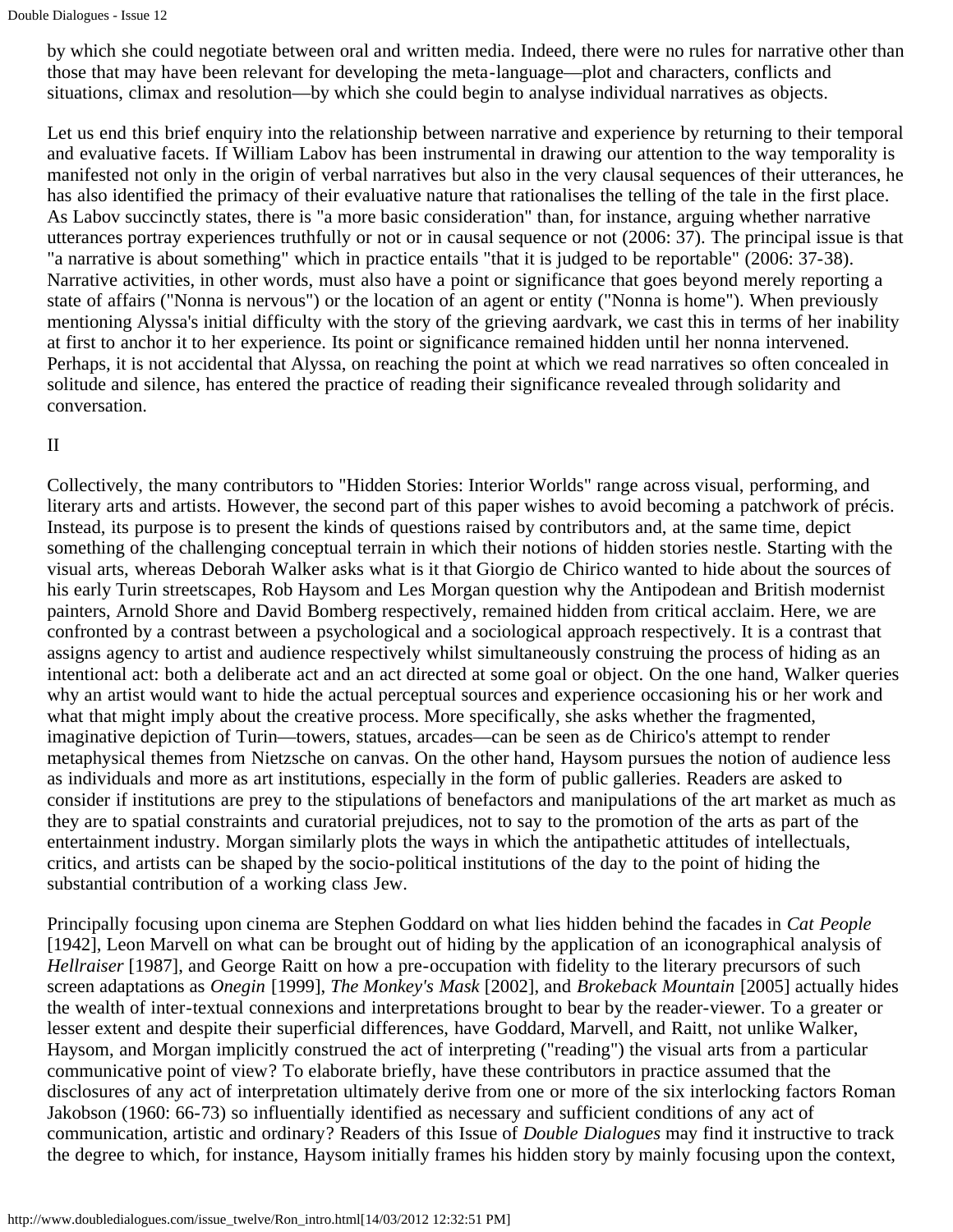Walker upon the artist, Goddard upon the code, and Raitt upon the viewer-reader before accommodating other factors.

Turning our attention to two contributors who themselves overtly move between the visual and the verbal media in tracing the work of two renegade women, Ivar Kvistad on the activist Valerie Solanas and Pavlina Radia on the writer and illustrator Djuna Barnes, Whilst Kvistad ultimately re-constructs something of the cultural revolution emanating from New York of the 'sixties in Solanas' disturbed, provocative, at times crass 1968 manifesto adopted by the feminist movement, he also forefronts the way in which attacking iconic artworks or artists—stealing or smashing the former; kidnapping or killing the latter—shapes the historical narratives of the arts long after actual knowledge of the perpetrators becomes a story of the hidden, the forgotten, or the dismissed. We need only recall when, in August 1911, *La Giaconda* was stolen from the Musée du Louvre in Paris, the poet Guillaume Apollinaire and the painter Pablo Picasso were immediately arraigned. Since then, it has arguably been acclaimed as "the world's most famous painting" (Riding, 2005), parodied by the avant-garde, including Marcel Duchamp, *L.H.O.O.Q.[*1919] and Solanas' intended victim, Andy Warhol, *Thirty are Better than One* [1963]. Yet who amongst us can recite the story of the thief, Vincenzo Peruggia, and his appeal to patriotism when apprehended in December 1913? Radia has a different target: namely, that the process of storytelling transforms the story-teller into what she calls "a renegade absence." Beneath her critical exploration of recent cultural theorists and the multi-media work of Barnes, readers may well ponder, is she ultimately teasing out themes traceable to Aristoteles' attempt to distinguish the ontological character of the arts in the *Ethika Nikomakheia*? The passage from Book Six, Chapter Four repays our special attention:

All Art deals with bringing something into existence; and to pursue an art means to study how to bring into existence a thing which may either exist or not, and the efficient cause of which lies in the maker and not in the thing made; for Art does not deal with things that exist or come into existence of necessity, or according to nature, since these have their efficient cause in themselves. But as doing and making are distinct, it follows that Art, being concerned with making, is not concerned with doing (1140a10ff., tr. Harris Rackham).

At not too distant a remove from the 'renegade" concerns of Kvistad and Radia is Michelle Aung Thin. As an Anglo-Burmese writer, she attempts to disclose the degree to which authenticity can only be captured within narratives of colonial, marginalised individuals licensed by the ethnicity of the writer. Were that the case, we are invited to consider the implications for the historical and ideological contexts in which such literature is read. And, as an accompanying question of "for whom are narratives of alterity written?" Aung Thin also asks us whether such literature can act as a "site of transgression" which, by recreating the hidden boundaries of alien subjectivities, undermines such contexts.

The next group of contributors—Patrick West, Neena Balwan Sachdev, and Ewen Jarvis—exemplify the ways in which quite specific theorists can be deployed as a means of disclosure. Jarvis, for instance, explores the experience of reading served by the structures of libraries as a place for acts of creative imagination largely by way of Gaston Bachelard; Sachdev, the ethical significance to be attached to the erotic depiction of the young male in two recent novels by Christos Tsiolkas, an ethical understanding informed by Emmanuel Lévinas; and West, how the late fiction of Janet Frame does not so much demonstrate as contribute towards the literary critical theory of Gilles Deleuze. Some readers, especially if unfamiliar with the theorist being brought to a text, may be inclined to dispute the lines of argument developed by these three contributors; they may feel that their respective explications of works by Murakami, Tsiolkas, and Frame are contestable; they may even demand more delving into the concepts and claims of the respective theories of Bachelard, Lévinas, and Deleuze. Yet even such unknowing readers would still recognise in these literary critical essays that they have been introduced to new inter-textual relationships. And by inter-textuality here we do not simply mean three creative writers sourced cognitively and thematically to three intellectual writers. Do we not also allow for how the struggle to depict a text's "intelligibility" or "meaning," as Jonathan Culler (1981: 103) once argued, delimits "its participation in the discursive spaces of a culture," in the "signifying practices of a culture"?

Perhaps we should remind ourselves of what characterises the logic of confronting new disclosures by critical analyses that appeal to the enlarged conception of inter-textuality deployed by the above-mentioned contributors,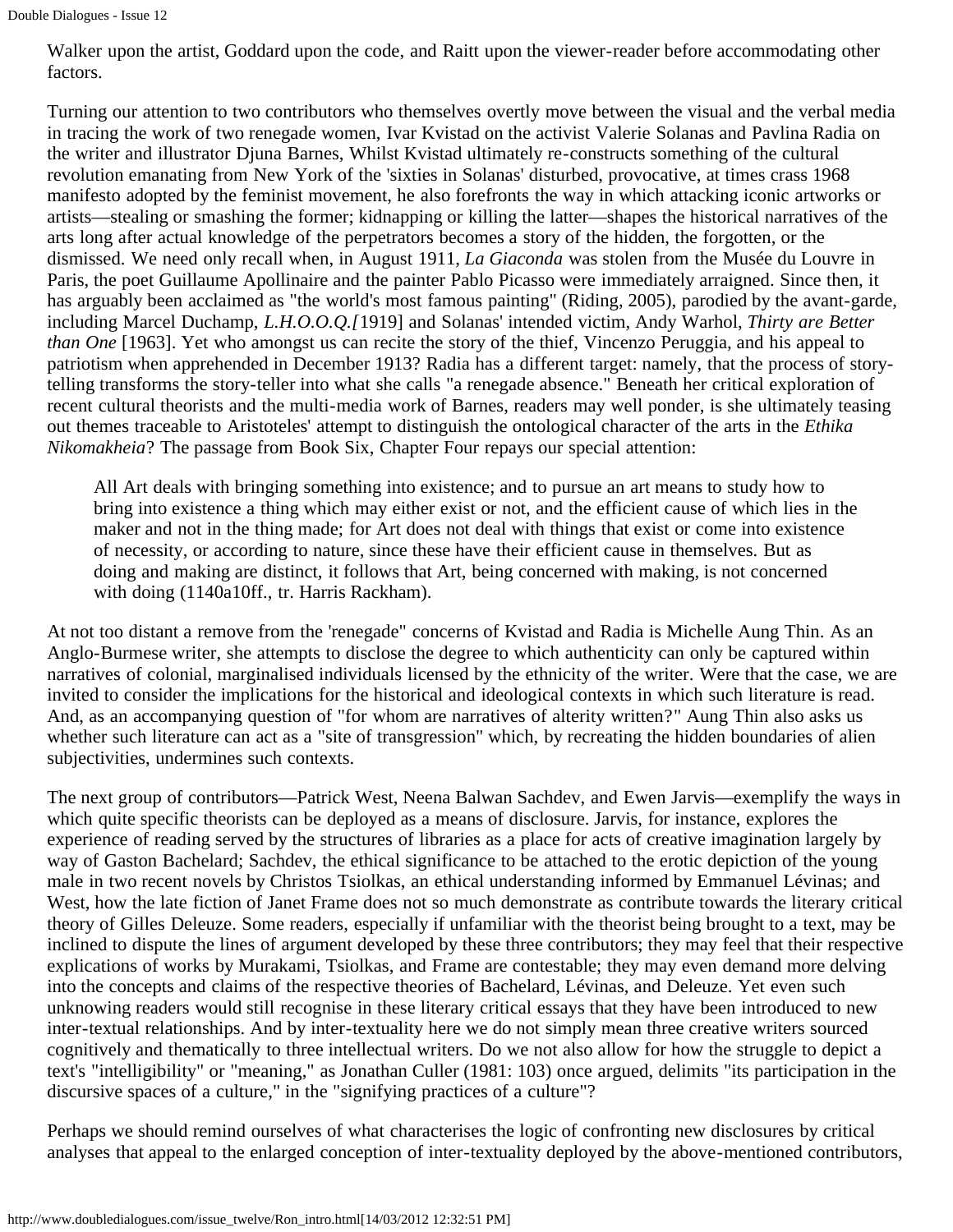Are they not opening debate, as Gregory Bateson (1979: 142-143) once suggestively claimed, by its abductive implications? So, for instance, one's belief that, by creating an imaginary narrative, a writer actually contributes to the development of another's theory might on the face of it seem absurd. However, if the conjecture or hypothesis that fictional stories engender artistic theories were true, then the previously mentioned belief would be unexceptional and therefore gives some grounds for regarding the hypothesis as veracious or at least the best explanation in the circumstances. (Of course, we should note, the hypothesis in question cannot be taken as confirmed in the way that the hypothesis proposed by Albert Einstein about general relativity in 1905 was confirmed during the solar eclipse of 1919.) Such abductive processes should not be dismissed as the sad lot of the arts because they are bereft of deductive (or necessary) and inductive (or probable) inferences. Abductive inferences are just as commonly used in the clinical and physical sciences when plausibly attempting to explain the actual world as they are by readers and viewers grappling to comprehend fictional worlds to which they have been exposed.

By contrast to West, Sachdev, and Jarvis, Hadeel Abdel-Hameed and Raya Al-Naqshabandy explicitly shun a theoretical framing of their investigation into the one-act play, *Finding the Sun* [1983] by Edward Albee. Resolutely returning to a recounting of the plot, the authors argue that what is revealed by so doing is a "double mirroring" of existential themes and situations and metaphor. Plot, characters, setting—the staple diet of everyday discourse about drama—are said to be the very means by which the human predicament is enacted upon the stage by portraying stages of life and love in a piece given more to mood than to movement. Katherine Lyall-Watson finds that playwrights have a licence to uncover the hidden lives of individuals not granted to those narrating biographies or memoirs. Whilst finding that both kinds of writers are given to concealing and revealing details, both are bound to truthfulness of a different kind. Is it the kind of difference John Hospers (1946: 162ff.) once articulated as the respective difference between "truth to" our felt experience of events, entities, and persons and "truth about" the actual facts of events, entities, and persons?

When delving into source material for a novel, Melisa Ashley encountered a dual act of concealment by Jacob and Wilhelm Grimm. The Grimms not only revised the ancient folktale, "The Girl Without Hands," with its taboo antagonist of an incestuous father, in their seventh 1857 edition of *Kinder-und-Hausmärchen* pitched at a more explicitly bourgeois, Christian readership, but both then and in the first 1811 edition excised the role of and variant relayed by their informant, Marie Hassenpflug. Svend Erik Larsen also brings out of hiding not merely hidden aspects, to an Anglophone audience, of stories by Hans Christian Anderson, Edward Dekker, and Amitav Ghosh. However, in so doing, Larsen also returns that audience to one of the more dominant intellectuals of the XXth century *entre guerre*, Karl Bühler (1934: 42ff.), and his principle of abstractive relevance constitutive of both ordinary and imaginative perception and recalled perception (or memory) by which actions and objects assume the status of signs be they verbal or non-verbal. In other words, the principle of abstractive relevance acts as a governing explanation for the process of perceiving—and ultimately conceiving—all experience in terms of "selection" and "combination" of "distinctive features" (to echo the influential application of the principle applied to auditory signs of speech by Roman Jakobson (1956: 97-99)). We are, to return to John Berger initially quoted at the beginning of this paper, "continually comparing like with unlike, what is small with what is large, what is near with what is distant" (1979: 6). That said, how does Larson apply Bühler's principle? Is he justified in interpreting the principle to extend to a dialectical relationship between the different but related processes of remembering and forgetting, showing and hiding in stories of experience? Does the principle, in turn, rationalise why and how writer and reader, painter and viewer, both participate in the process of unravelling the hidden?

Finally, we arrive at the beginning of this memorial Issue of *Double Dialogues*: an essay by Teresa Cannon who saw photojournalist Peter Davis' novel, *Abraham's Pictures*, to publication. One of the tasks she sets herself is to argue that the text and photographs comprising the narrative and the author's pre-occupation with what lies "outside the frame" of "the decisive moment" propelling the act of story-telling is not a hidden autobiography. The other task, in light of meditations on photography by Roland Barthes (1980), is to return us to the transformation of the act of experiencing a narrative where actual and narrated images enter the text. Or, to close with the words of the protagonist in Davis (2009: 4):

'Taking pictures is easy,' Abraham had once said... 'It's looking at them that's difficult. Whatever it is that returns our gaze, that's what we have to deal with.'